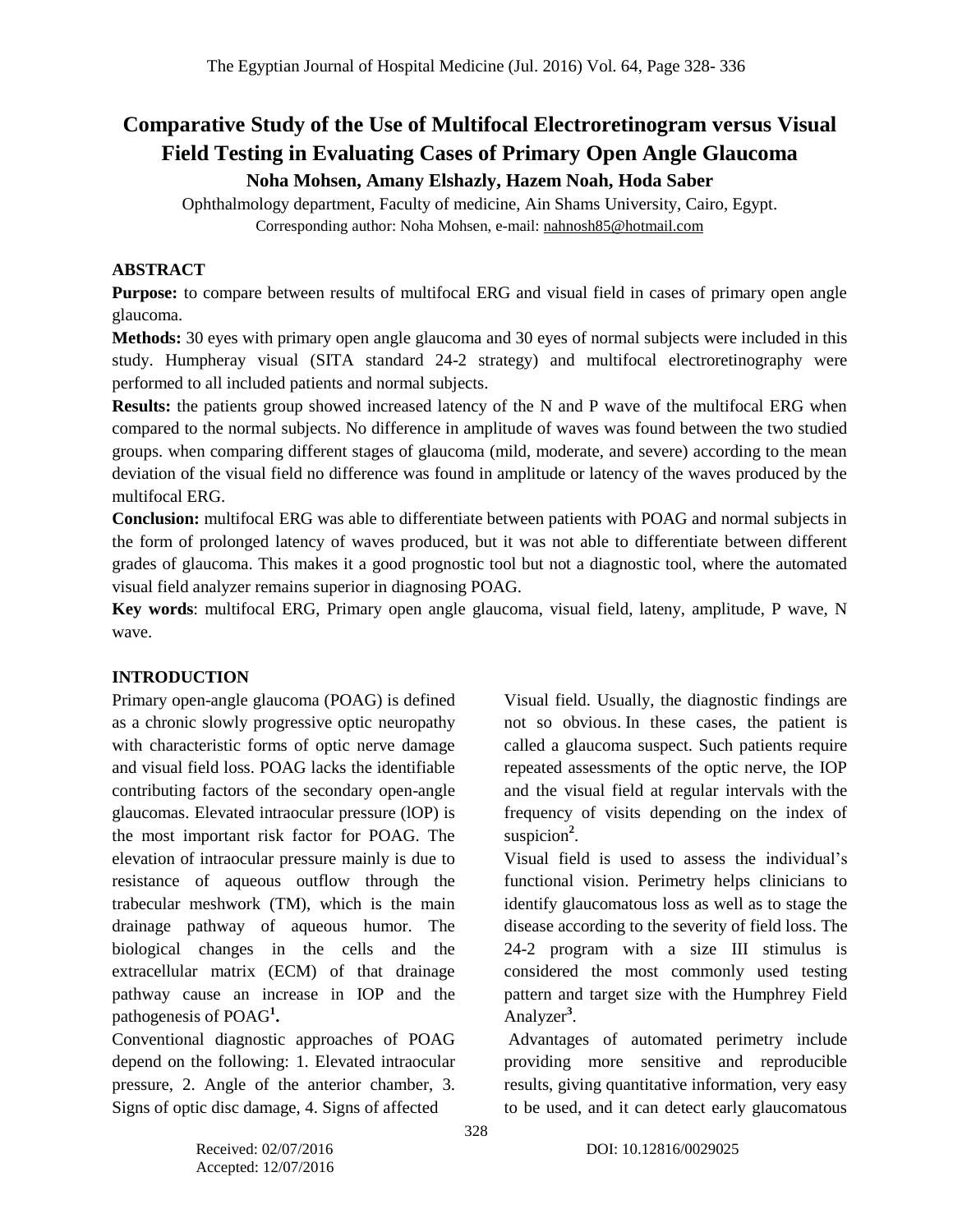damage. SITA (Swedish Interactive Threshold Algorithm) standard 24-2 is a kind of static perimetry presenting static stimuli of white light at certain points of the patient's visual field. It was developed for the Humphrey perimeter and uses a complex mathematical process to measure threshold values for each point in a certain location depending on the stimuli presented to it and the response of the nearby locations**<sup>4</sup>** .

In 1993,Hoddap *et al.* classified glaucoma patients according to the value of the mean deviation of the visual field, that was a trial to determine the severity of glaucomatous damage, where The criteria for mild glaucoma include: 1 mean deviation less than -6, 2-a cluster of  $> 3$ points on the pattern deviation plot in an expected location of the visual field depressed below the 5% level, at least one of which is depressed below the 1% level, 3-all points in the central 5 degrees must have a sensitivity of at least 15 degrees. The criteria for Moderate glaucoma include:1- mean deviation ranging from -6 to -12, 2-  $\geq$  25% but <50% of points on the pattern deviation plot depressed below the 5% level, and  $\geq 15\%$  but <25% of points depressed below the 1% level, 3- at least 1 point within the central  $5^\circ$  with sensitivity of  $\langle 15 \rangle$  dB but no points in the central  $5^\circ$  with sensitivity of  $\leq 0$  dB, 4- only 1 hemifield containing a point with sensitivity  $\langle 15 \text{ dB} \rangle$  within  $5^\circ$  of fixation. The criteria for severe glaucoma include: 1- Mean deviation more than -12,  $2 - \geq 50\%$  but <75% of points on pattern deviation plot depressed below the 5% level and  $\geq 25\%$  but <50% of points depressed below the 1% level,3- any point within the central  $5^\circ$  with sensitivity  $\langle 0 \rangle$  dB 4- both hemifields containing a point(s) with sensitivity <15 dB within 5° of fixation**<sup>5</sup>** .

Multifocal Electroretinogram: Visual electrophysiology is a group of tests allowing non-invasive monitoring of the function of different processing stages along the visual pathway. They are mainly objective tests for the visual function. By using appropriate stimulation

and recording techniques, electrophysiology provides an excellent tool for selective monitoring of the function of rods, cones, retinal bipolar cells and ganglion cells (especially after the development of multifocal techniques), It measures retinal pigment epithelial transport and the electrical activity of the visual pathway V1 and higher centers. All these techniques have been used recently with glaucoma. Introduction of the multifocal ERG (mfERG) is viewed as a major advance in electrophysiological technology. Depending on advanced signal analysis, it provides a major breakthrough by measuring the spatial resolution of the lightevoked electrical responses from the retina. The mfERG as a photopic stimulus is mainly generated by the retinal bipolar cells, which are stimulated by the cones.The pattern is arranged in hexagons. They are scaled small for the macula and increasing in size as we go to the periphery. This is done to compensate for receptor density decrease. Steady fixation is essential.Pupil dilation is mandatory for routine applications. Test time is approximately 10 minutes. Signals are picked up with corneal electrodes; many types can be used because of the relatively low demands on optical imaging. The analysis depends mainly on cross-correlation with the local stimulus sequence in relation to the global retinal response, allowing local responses to be measured. Those responses are available as a converging series of non-linear approximations**<sup>6</sup>** . Similar to the traditional full-field ERG, the mfERG reflects contributions from various retinal cell types. The overall shape of the first-order kernel of the mfERG is thought to represent the effect of bipolar cells combined with a smaller effect from photoreceptors. The onset (hyperpolarization) of the OFF-bipolar cell starts just before the depolarization of the ON-bipolar cell. So, the leading edge of the N1 is generated by the hyperpolarization of the OFF-bipolar cell with small contribution from the photoreceptors. The shape of N1 is then altered by the onset of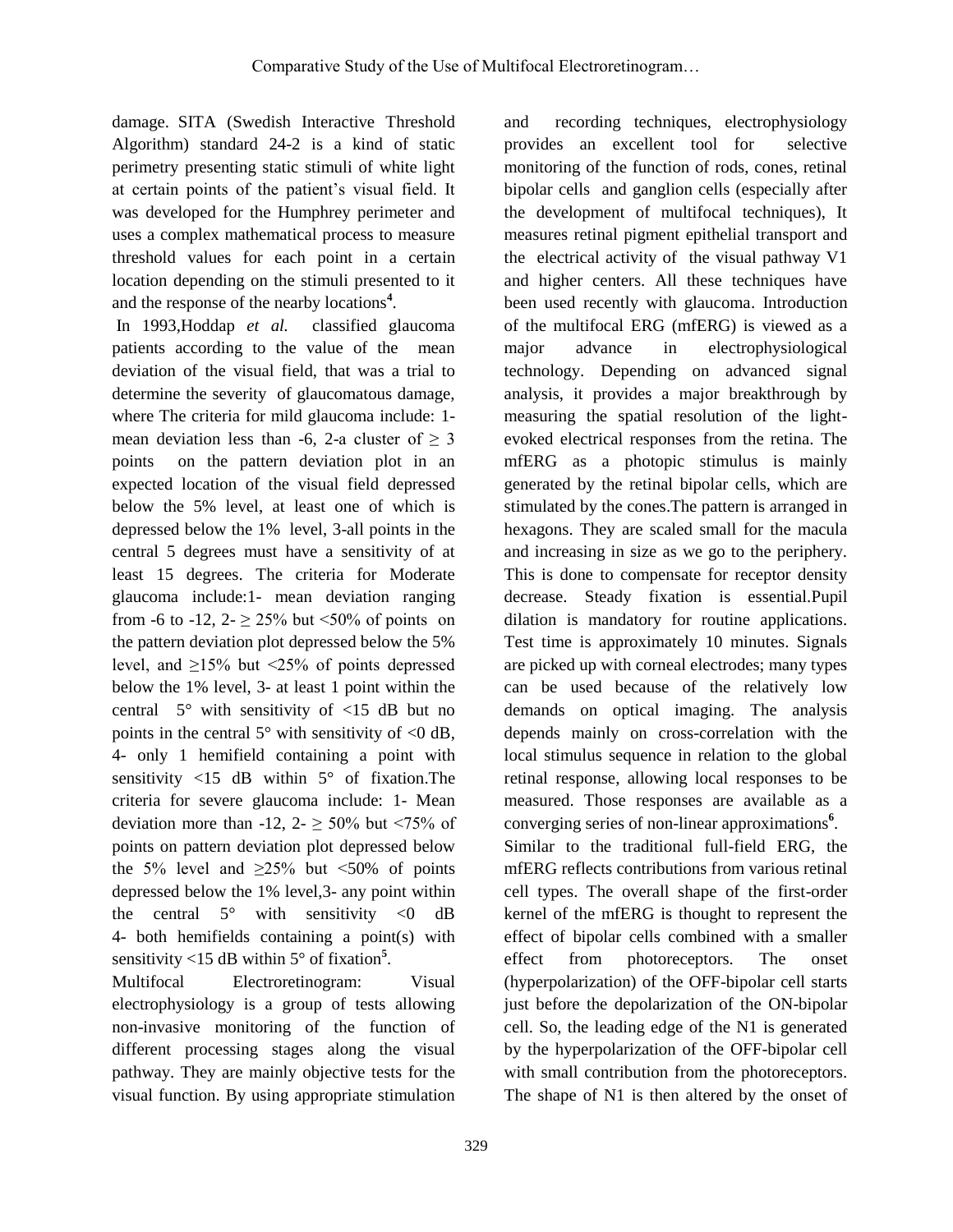the ON-bipolar response. The recovery of the OFF-bipolar response occurs slightly after the peak of N1.Consequently, the leading edge of the P1 contains both the recovery of the OFFresponse with the depolarization of the ONbipolar cells. The peak of P1 occurs at the time when the recovery of the OFF-response has reached its positive peak and the contribution of the ON-bipolar has also reached its peak. The recovery of the ON-response mainly forms the trailing edge of P1.The magnitude of the mfERG response decreases with eccentricity and the reduction rate is slightly less in the nasal retina because of the higher cone density. As with many other assessments of visual function, ageing is characterized by significantly reduction of the mfERG responses**<sup>7</sup>** .

## **Methodology:**

This Study was conducted between April 2014 and January 2016. All participants were chosen from patients attending the ophthalmological outpatient's clinics of Ain Shams University. It included 15 Egyptian patients with bilateral POAG, their ages ranged from 35 and 50 years. Fifteen age and sex matched healthy subjects were included as a control group. The aim of our study is to evaluate the retinal function in patients with POAG of different stages using the multifocal electroretinogram and the visual field then, correlating the results of both tests.Visual field testing was performed using (Humphery Field Analyzer) for white-on-white (achromatic) condition. MfERG stimulation was performed with the Roland Consult RETI port/scan 21 (Roland Consult, Brandenburg, Germany). Responses were recorded monocularly using Hkloop thread electrode, which was positioned in the inferior fornix of the conjunctiva. The pupil was dilated with 1 % tropicamide and the nonexamined eye was occluded. Gold-cup reference and surface electrodes were applied to the subject's temple and forehead, respectively, using a conductive paste. Impedance < 10 kOhm. The visual stimulus array was driven on a CRT monitor consisting of 61-scaled hexagons.The size of the hexagons was scaled with eccentricity to elicit approximately equal amplitude responses at all locations. Each hexagon was temporally modulated between black and white according to pseudorandom binary m-Sequence with luminance of 100  $cd/m^2$  in white hexagons and 2  $cd/m<sup>2</sup>$  in black hexagons. Normal room lighting was used. Subjects were asked to maintain fixation on the red fixation target at the center of stimulus matrix and refrain from blinking. Each session of recording took approximately four minutes to complete, a break was given after each 30 seconds of recording. Data from two full mfERG recording sessions were obtained for each subject and were automatically averaged.For each waveform, the amplitude and implicit time of the first negative trough (N1) and the first positive peak (P1) of the first-order kernel were determined. P1 amplitude was measured from the trough of the first negative wave to the peak of the positive wave while the implicit time was measured from stimulus onset to the first prominent response peak.

Two grouping configurations were used, rings and quadrants. The five rings groupings were five wave form grouping responses from five concentric rings. Ring (1) is the most central hexagons with radius of about  $0.5$  mm  $(1.7)^\circ$ . Rings 2, 3, 4, 5, were responses of increasingly eccentric annuli of stimulus. The four quadrants grouping was four-wave form grouping response from superonasal, superotemporal, inferotemporal, inferonasal. Using averaging programs, all wave form amplitudes were scaled in nv/degree<sup>2</sup> (density – scaled average: (degree<sup>2</sup>) reflects the angular size of the stimulus hexagons that produced the response).

## **Statistical analysis:**

The results were statistically analysed using (Statistica software, version 8). Quantitative variables were expressed as mean  $\pm$  SD, whereas qualitative variables were presented as numbers and percentage. Student's *t*-test was used to assess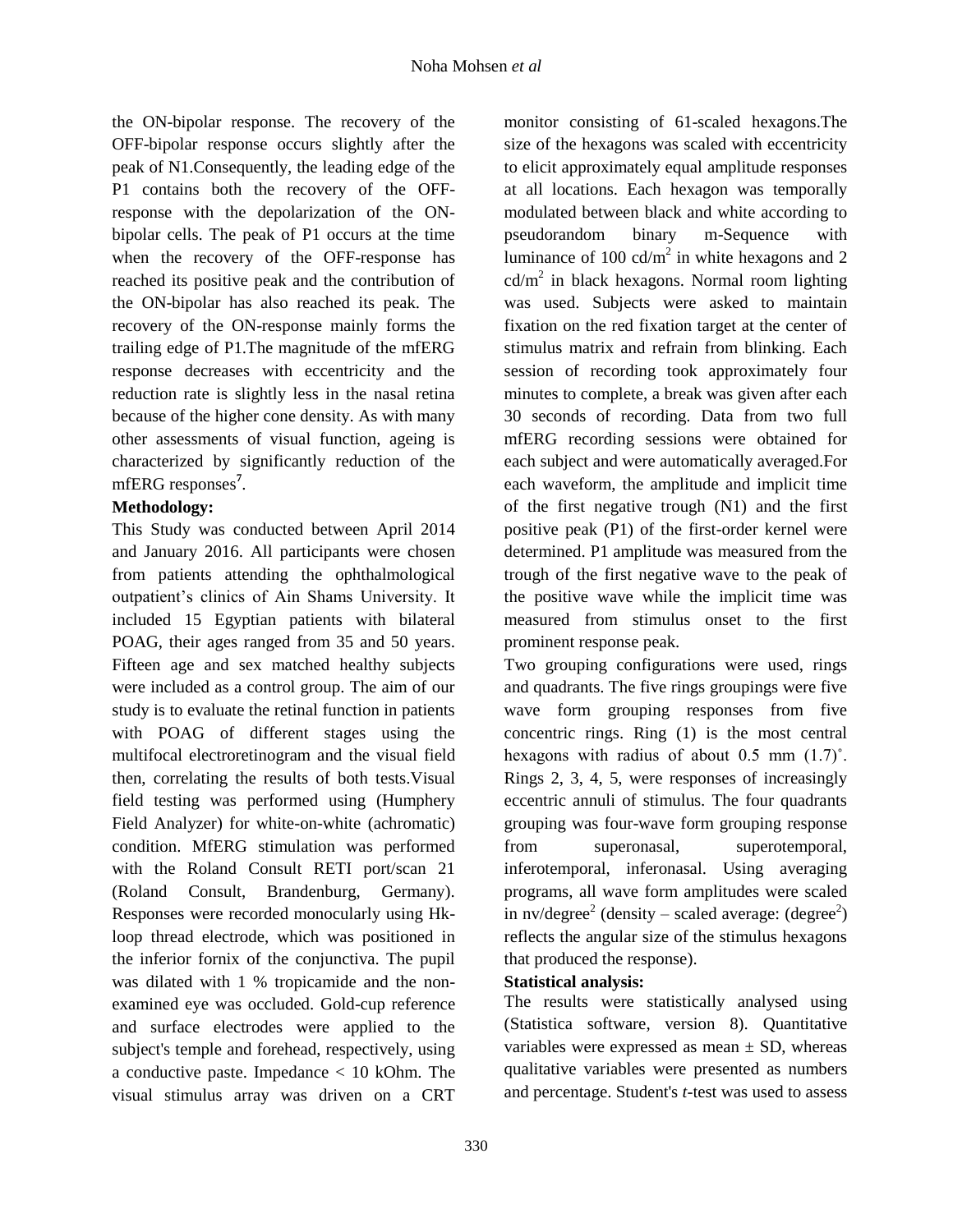the statistical significance of differences between the two groups. Correlation analysis was performed by calculating Pearson correlation coefficient (r). Regression analysis was done to assess the different factors that influence MF-ERG five- rings grouping waveforms and fourquadrant grouping waveforms (Amplitude/area and MF-ERG five- rings grouping waveforms (Amplitude) and (latency). P Values were considered statistically significant if < 0.05.

## **RESULTS**

Age of the control group ranged from 37 to 63 years with a mean of 50.57 years, while age of case group ranged from 37 to 71 years with a mean of 52.77 years. Regarding Age and Gender, No statistical significant differences were observed between the two groups. In the control group the best corrected visual acuity ranged from 6/6 to 6/18, while in the case group it ranged from 6/6 to 6/36. Highly statistical significant differences were observed between the two studied groups regarding VA & BCVA ( $p =$ <0.0001). IOP in the group 2 ranged from 32 to 10 mmHg with a mean of 18.93, while in group 1 it ranged from 11 to 18 mmHg with a mean of 13.63. IOP showed highly statistical significant differences between the two studied groups ( $p =$ <0.0001). Cup/Disc ratio in the glaucoma group ranged from 0.4 to 0.9, while in the control group it ranged from 0.2 to 0.5. The Cup/Disc ratio showed highly statistical significant differences between the two studied groups  $(p =$ <0.0001).The 2 groups were compared according to the Mean deviation of the visual field measured in decibels at the time of examination. Group one showed a mean -2.95db while group 2 showed a mean of -17.27db. The mean deviation (MD) showed highly statistical significant differences between the two studied groups ( $p =$  $\leq 0.0001$ ) as shown in table (1).

The case group was subdivided into 3 groups according to the severity of glaucoma into Mild (group 2A), Moderate (group 2B) and severe

(group 2C). 6 eyes had mild glaucoma, 8 eyes had moderate glaucoma and 16 eyes had severe glaucoma

Multifocal ERG results:

Group 1 (controls) and group 2 (cases) were compared to each other according to the multifocal ERG results, where the results included the amplitude and latency of the negative wave (N) and the positive wave (P) of the first order kernel of the mfERG, also the average Amplitude of P wave/ area  $(nV/deg^2)$ was measured .Results of the 61 location tested in the retina were grouped once in 4 quadrants (Q), and once in 5 rings (R).

Multifocal electroretinographic four-quadrant grouping response densities  $(nV/\text{degree}^2)$  showed no statistical significant differences between the two studied groups, and four-quadrant grouping amplitude  $(\mu V)$  of P1 showed no statistical significant differences between the two studied groups.

Multifocal electroretinographic four-quadrant grouping latency (ms) of P1 showed statistical significant differences between the two studied groups ( $p = < 0.0001$ ) in the 4 quadrants. Latency was longer in the glaucoma group as shown in table  $(2)$  and Fig. $(1)$ .

Multifocal electroretinographic four-quadrant grouping amplitude  $(\mu V)$  of N1 showed no statistical significant differences between the two studied groups while latency (ms) of N1 showed statistical significant differences between the two studied groups (p =0.01, 0.001 & 0.005 respectively) in the 3 quadrants (quadrants 2,  $3 \&$ 4)as shown in table(3) and Fig.(2)

Multifocal electroretinographic of five-ring grouping waveforms (Amplitude/area)  $(nV/degree<sup>2</sup>)$  showed no statistical significant differences between the two studied groups and, five-ring grouping waveforms of P1 amplitude (µV) of P1 showed no statistical significant differences between them. However, multifocal electroretinographic five-ring grouping waveforms latency of P1 latency (ms) showed statistical significant differences between the two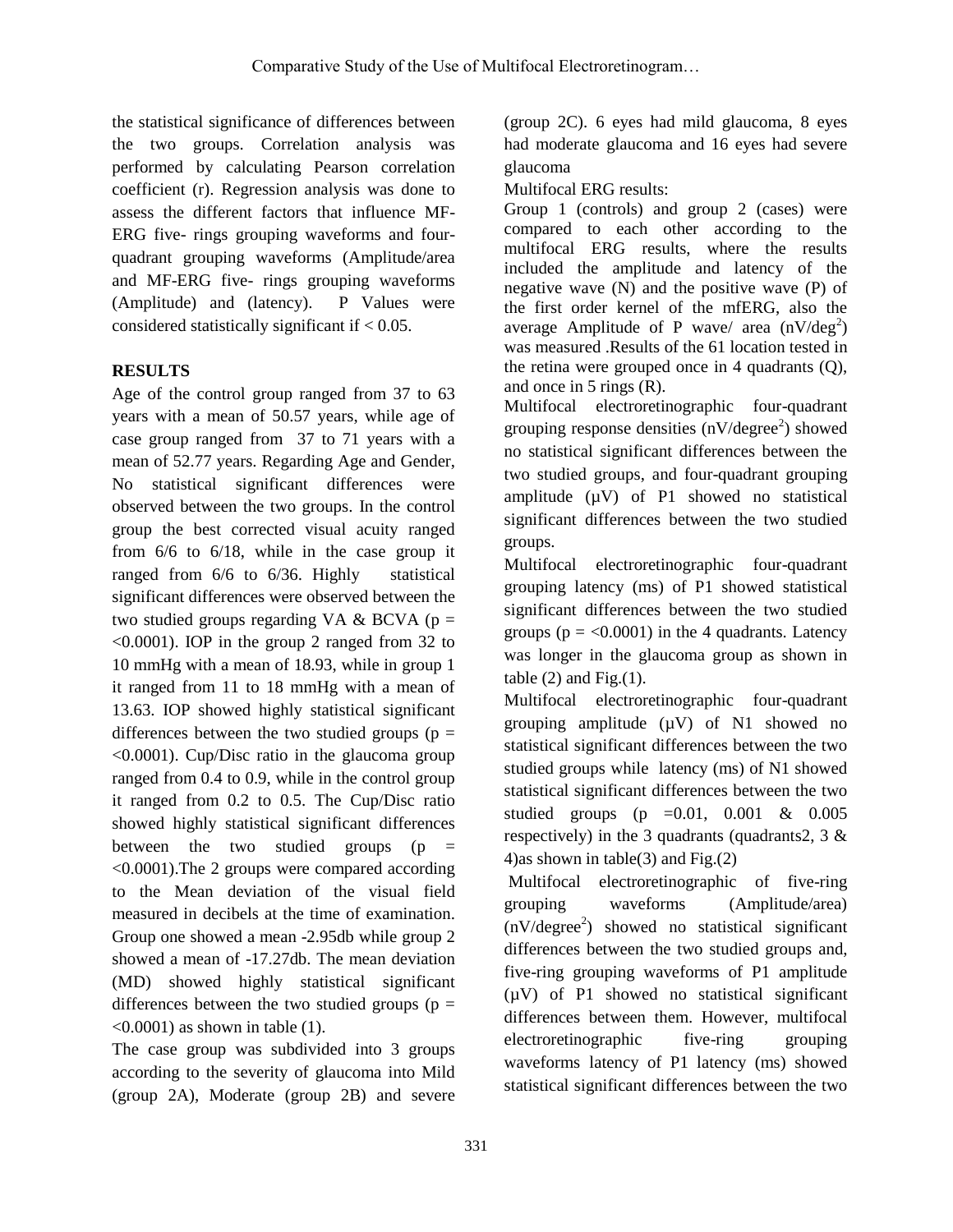studied groups (p = <0.0001, <0.0001& <0.0001 respectively) in the 3 outer rings (rings  $3, 4 \& 5$ ). Results of the visual field and mf-ERG in subgroups of glaucoma:

The mean deviation (MD) in decibels(db) revealed a statistical significant difference between the three glaucoma groups, the mild(2A), moderate(2B) and severe(2C). Multifocal electroretinographic four-quadrant grouping response densities (nV/degree2) showed no statistical significant differences between the three glaucomatous sub-groups except for quadrant  $1 \& 3$  as there is statistical significant difference between mild glaucoma group and moderate glaucoma sub-group ( $p = 0.02 \& 0.02$ respectively). The severe glaucoma sub-group showed no statistically significant difference when compared to other sub-groups. Multifocal electroretinographic four-quadrant grouping amplitude  $(\mu V)$  of P1 showed no statistical significant differences between the three glaucomatous groups except for quadrant 1 & 3 as there is statistical significant difference between mild glaucoma group and moderate glaucoma group ( $p = 0.02 \& 0.02$  respectively).

Multifocal electroretinographic four-quadrant grouping latency (ms) of P1 showed no statistical significant differences between the three glaucomatous groups in the 4 quadrants while, four-quadrant grouping amplitude (ms) of N1 showed statistical significant differences between the three glaucomatous groups in the quadrants 1, 2 &3 except that of quadrant 4. The four-quadrant grouping latency (ms) of N1 showed no statistical significant differences between the three glaucomatous groups in the 4 quadrants. Multifocal electroretinographic of five-ring grouping waveforms (Amplitude/area) (nV/degree2) showed no statistical significant differences between the three glaucomatous groups except for R3 & R5 as there is statistical significant difference between mild glaucoma group and moderate glaucoma group ( $p = 0.02 \&$ 0.03 respectively) ,while the five-ring grouping

waveforms of P1 amplitude  $(\mu V)$  showed no statistical significant differences between the three glaucomatous groups except for  $R3 \& R5$  as there is statistical significant difference between mild glaucoma group and moderate glaucoma group ( $p = 0.02 \& 0.03$  respectively). The fivering grouping waveforms latency of P1 (ms) showed no statistical significant differences between the three glaucomatous groups.

## **Discussion:**

The results of the mf-ERG four-quadrant response densities (nV/degree2)and amplitude of P1 showed no significant statistical differences between the two studied groups, while the latency of P1 was statistically significant longer in the glaucoma group compared to the control group ( $p = <0.0001$ ). The four-quadrant amplitude of N1 showed no differences between the two studied groups, while its latency was longer in the glaucoma group compared to the control group ( $p = <0.0001$ ). The five-ring grouping waveforms density  $(nV/\text{degree}^2)$  and amplitude of P1 showed no statistical differences between the two studied groups. The latency of P1(ms) was statistically longer in the glaucoma group in comparison with the control group ( $p =$  $\leq 0.0001$ ,  $\leq 0.0001 \& \leq 0.0001$  respectively) in the 3 outer rings (rings  $3, 4 \& 5$ ). The four-quadrant grouping response densities  $(nV/\text{degree}^2)$  and amplitude  $(\mu V)$  of P1 showed no statistical significant differences between the three glaucomatous subgroups except for quadrant 1 & 3 as there was difference between the mild glaucoma group and the moderate glaucoma group ( $p = 0.02 \& 0.02$  respectively). The latency of P1 of the four quadrants showed no differences between the three glaucomatous subgroups. The four-quadrant grouping amplitude (ms) of N1 showed statistical differences between the three glaucomatous subgroups in the quadrants  $1, 2 \& 3$ except that of quadrant 4 ( $p = 0.02$ , <0.001, 0.03 and 0.86 respectively), However, it was not diagnostic as the amplitudes of moderate and severe groups were more than those of mild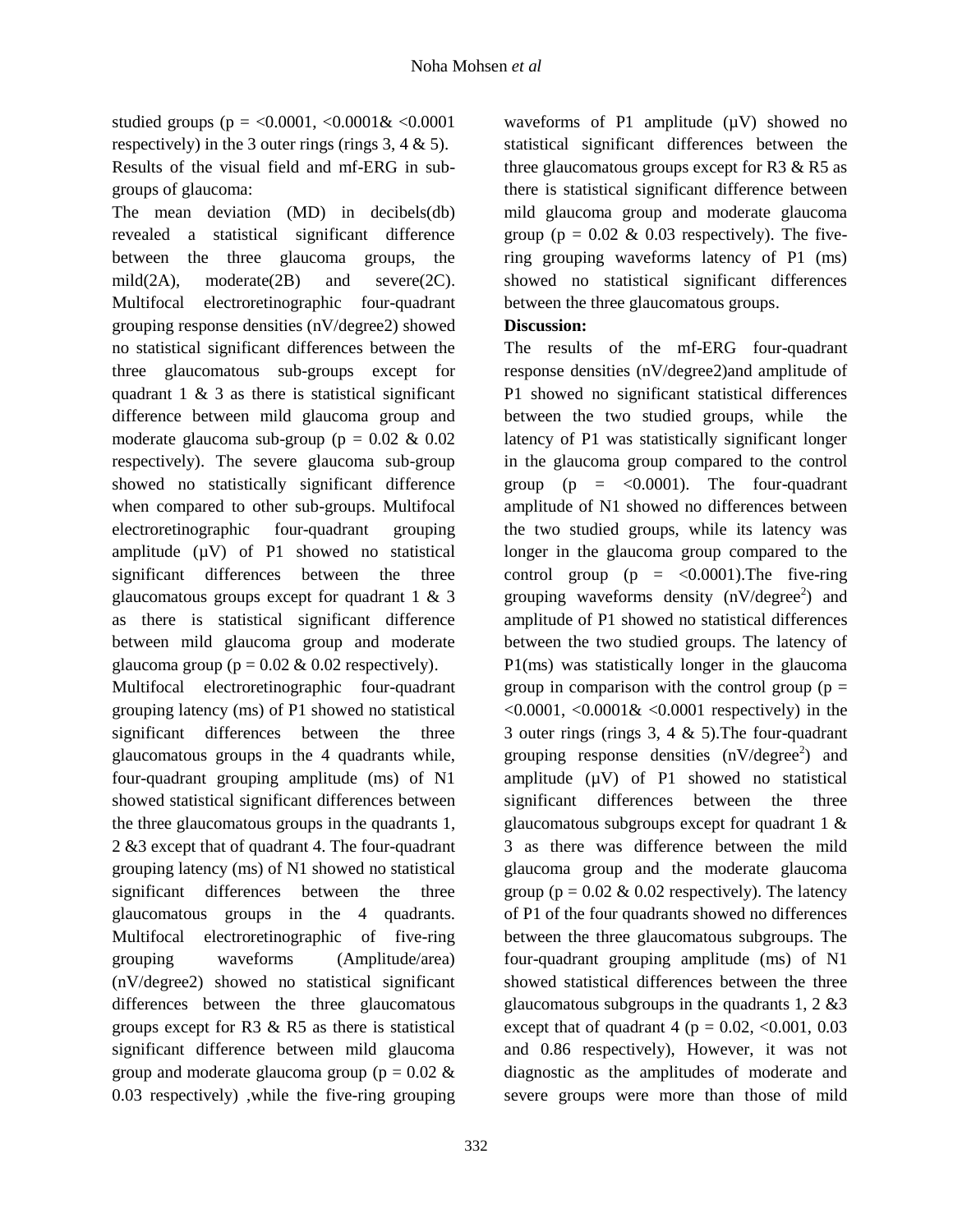glaucoma group. Four-quadrant grouping latency of N1 showed no statistical differences between the three glaucomatous subgroups in the 4 quadrants. When comparing the results of the visual field and the multifocal ERG, the visual field was able to diagnose glaucomatous damage in the form of the presence of scotomas in the visual field, also it was able to determine the stage of glaucoma whether mild, moderate or severe according to the mean deviation of the results in decibels. Multifocal ERG showed increased latency of the P and N waves in the glaucoma patients, However it was unable to differentiate stages of glaucoma according to severity. **Chan and Brown<sup>8</sup>** conducted a study to compare the results of multifocal ERG in 18 eyes with POAG and 15 normal subjects. The results showed prolonged latency in the glaucoma group in the four quadrants and in the five rings display. The prolongation in latency decreases the eccentrically we go from the macula. They also found reduction in amplitude of waves in the glaucoma group compared to the normal group. The results of the present study match their results as regards the increased latencies in the glaucoma group. However we didn't find a statistically significant difference regarding the amplitude of the waves. **Hasegawa** *et al.* <sup>9</sup> study was conducted on 26 eyes of 14 patients with POAG and 26 eyes of 26 control subjects.The glaucoma group was classified into mild and severe glaucoma according to the severity of the visual field defects. Their results showed longer peak latencies of P1 and N1 waves in the POAG group in comparison to their control group. In agreement with our study, they found no statistically significant difference between both groups regarding the amplitude of waves. When comparing results according to severity of glaucoma, they found that the severe glaucoma group showed longer mean latency of both P1 and N1 waves than the group of mild glaucoma, They also found no statistically significant difference of the amplitude of waves in the

333

glaucoma patients and the control. **Parisi** *et al* **. 10** enrolled 24 POAG patients and 14 age-matched controls in their study. They found a statistically significant increase in the latency of P1 of the glaucoma group when compared to normal subjects, and a significant decrease in the amplitude density  $(nV/deg^2)$  in the glaucoma group. These results were statistically related to the Mean deviation of the visual field. **Rao** *et al* **. <sup>11</sup>** conducted a study on 97 eyes diagnosed with primary open angle glaucoma and normal tension glaucoma that were evaluated by Humphrey visual field, and mfERG. The global and averaged quadrant peak-to-trough amplitudes and latencies of the first trough (N1), the first peak (P1) of the mfERG were compared with visual field results in early,moderate and advanced glaucoma.The results showed that the amplitude of P1 and N1 waves were reduced in the early and moderate stages of glaucoma, while the latency of the P1 wave showed statistically significant reduction in severe stages of glaucoma. These results matched our study in the prolongation of latency of waves in the glaucoma group. However, there was no reduction of amplitude of waves in glaucoma patients. **Golemez** *et al***. <sup>12</sup>** study included 126 eyes of 126 patients, and 30 healthy eyes (Group1), 28 eyes were diagnosed as glaucoma suspect (Group 2), 48 eyes as early glaucoma (Group 3), and 20 advanced glaucoma cases (Group4). Humphrey visual field analysis and mfERG were examined. They found statistically significant prolonged latency of N1 and P1 waves between advanced glaucoma patients and control group, and between advanced glaucoma patients and glaucoma suspects. They found decreased amplitude of the N wave in all grades of the glaucoma group in comparison with the normal group. These results matched our results in the prolongation of the latency of waves in glaucoma patients, but didn't match our results in the decrease of amplitude of N wave in the glaucoma group. In the present study, alterations of Latency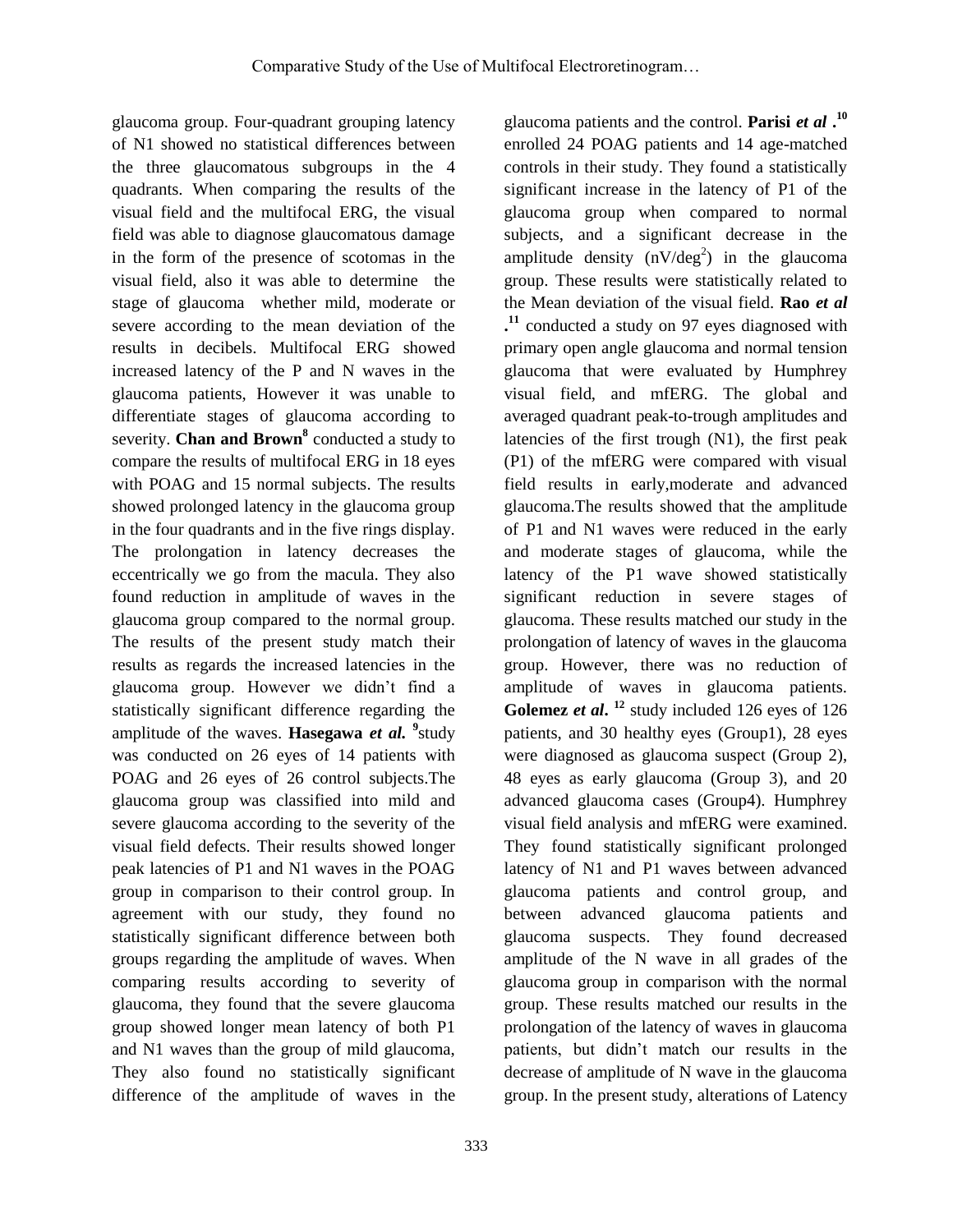of P1 and N1 waves in the four quadrants were able to indicate the presence of, but not differentiate the stages of glaucoma.

#### **Conclusion:**

Visual field testing showed the ability to diagnose and determine different stages of POAG, where the mean deviation can be used to classify glaucoma patients into mild, moderate and severe stages. Multifocal ERG revealed prolonged latency of the waves in the cases of POAG, but could not differentiate between different stages of glaucoma.

#### **REFERENCES**

1- Gong H(2013): The histopathological findings of the trabecular outflow pathway in primary open-angle glaucoma. *Glaucoma today*,99:32-34.

2- Kozac A, Jindal AP, Khawaja A, Salim S(2016): Primary open angle glaucoma. retrived from: http://eyewiki.aao.org/Primary\_Open-

Angle\_Glaucoma.

3- Fingeret M(2013): The use of visual fields in moderate to advanced glaucoma. *Glaucoma Today* ,60:22-26.

4- Ramulu P , Salim S (2016) Standard automated perimetry. retrived from: http://eyewiki.aao.org/Standard\_Automated\_Perimetry #Perimetric\_Parameters.

5- Hodapp E, Parrish RK , Anderson DR (1993) : Clinical decisions in glaucoma. *St Louis: The CV Mosby Co*., pp. 52–61.

6- Bach M, Poloschek CM (2013): Electrophysiology and glaucoma: current status and future challenges. *Cell Tissue Res*.,353:287-296.

7- Chan HL, Yui-fai N, Chu PH (2011):Applications of the multifocal electroretinogram in the detection of glaucoma. *Clin Exp Optom*.,94( 3) :247–258.

8- Chan HL, Brown B (1999): Multifocal ERG changes in glaucoma. *Ophthal. Physiol. Opt*.,19 (4): 306-316.

9- Hasegawa S, Takagi M, Usui T, Takada R , Abe H (2000):Waveform changes of the first-order multifocal electroretinogram in patients with glaucoma*. Investigative Ophthalmology & Visual Science* ,41(6): 1597-1603.

10- Parisi V, Ziccardi L, Centofanti M ,Tanga L, Gallinaro G, Falsini B, Bucci MG (2012): Macular function in eyes with open-angle glaucoma evaluated by multifocal electroretinogram. *Investigative Ophthalmology & Visual Science* ,53(11): 6973-80.

11- Rao A, Singh AK, Mukherjee S, Chowdhury M.(2015): Comparing focal and global responses on multifocal electroretinogram with retinal nerve fibre layer thickness by spectral domain optical coherence tomography in glaucoma. *Br J Ophthalmol*., 99:500– 507.

12- Go¨lemez H, Yıldırım N, O¨zer A (2016): Is multifocal electroretinography an early predictor of glaucoma?. *Doc Ophthalmol .,*132:27–37.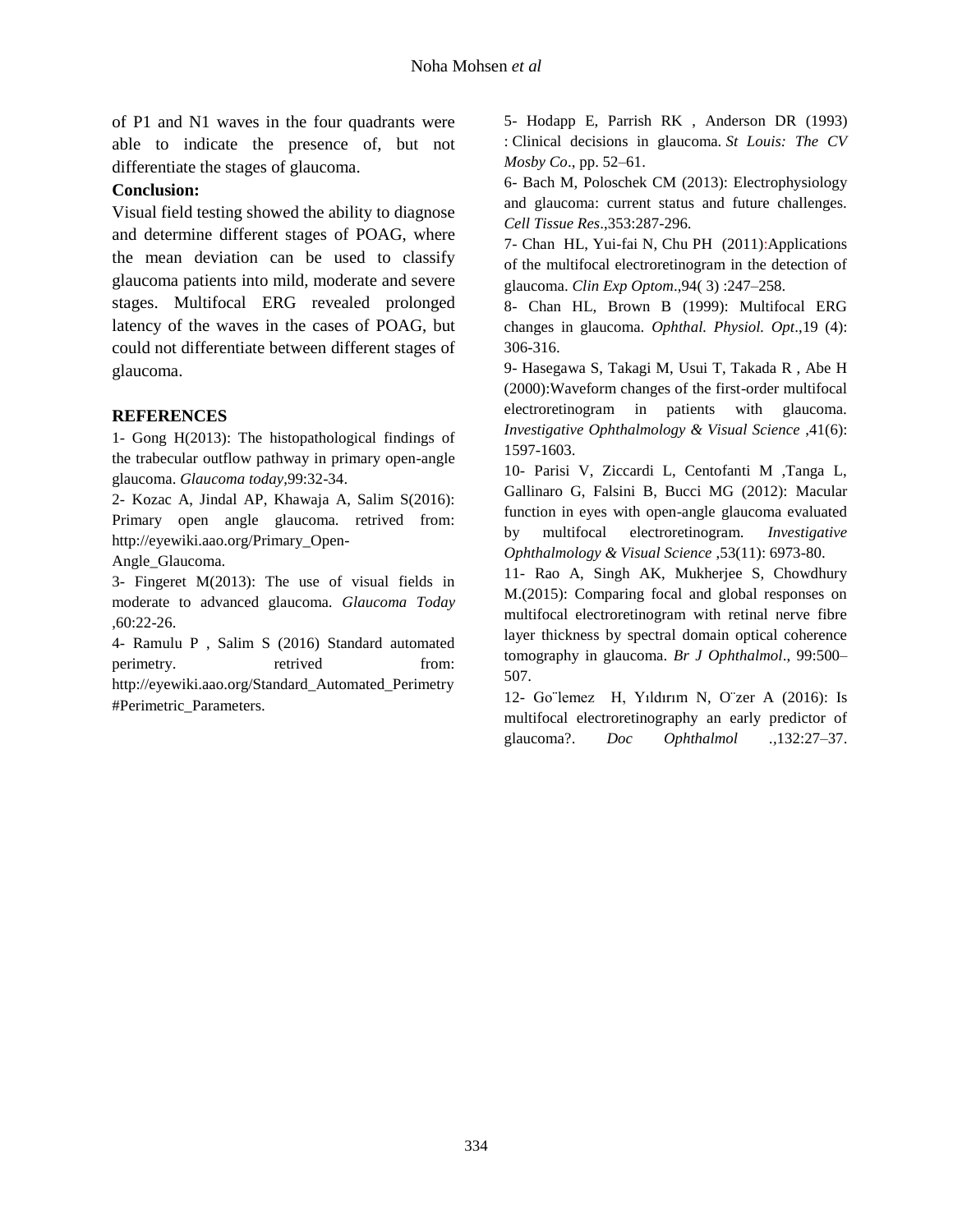| <b>Parameter</b>                       | Group 1          | Group 2           | t        | P        |
|----------------------------------------|------------------|-------------------|----------|----------|
|                                        | $Mean \pm SD$    | $Mean \pm SD$     |          |          |
| Age (years)                            | $50.57 \pm 0.48$ | $52.77 \pm 0.67$  | $-1.05$  | 0.30     |
| VA (LogMAR)                            | $0.16 \pm 0.06$  | $0.55 \pm 0.40$   | $-4.86$  | < 0.0001 |
| <b>BCVA</b> (LogMAR)                   | $0.06 \pm 0.03$  | $0.40 \pm 0.31$   | $-5.7$   | < 0.0001 |
| <b>Refraction (sphere-Diopters)</b>    | $0.53 \pm 0.04$  | $0.008 \pm 0.04$  | 1.27     | 0.21     |
| <b>Refraction (cylinder-Diopters)</b>  | $-0.12 \pm 0.05$ | $-0.73 \pm 0.05$  | 1.56     | 0.12     |
| <b>Spherical Equivalent (Diopters)</b> | $0.46 \pm 0.08$  | $-0.34 \pm 0.03$  | 1.61     | 0.112    |
| $IOP$ (mm $Hg$ )                       | $13.63 \pm 0.25$ | $18.93 \pm 0.22$  | $-5.92$  | < 0.0001 |
| C/D ratio                              | $0.29 \pm 0.07$  | $0.67 \pm 0.19$   | $-10.62$ | < 0.0001 |
| <b>Mean deviation (dB)</b>             | $-2.59 \pm 0.33$ | $-17.27 \pm 0.05$ | 7.22     | < 0.0001 |

Table (1): Clinical and demographic data of patients with healthy volunteers (group 1) and Glaucoma patients (Group2):

 $LogMAR = logarithm$  of the minimum angle of resolution

**IOP** = Intraocular pressure

**C/D** ratio = cup/disc ratio

 $DB = decibels$ 

Table (2): mf-ERG four-quadrant grouping waveforms latency of P1 in the two studied groups.

| latency (ms)    | Group 1          | Group 2          | t       | P        |
|-----------------|------------------|------------------|---------|----------|
|                 | $Mean \pm SD$    | $Mean \pm SD$    |         |          |
| Q <sub>1</sub>  | $45.56 \pm 1.26$ | $46.87 \pm 1.64$ | $-3.47$ | < 0.0001 |
| Q <sub>2</sub>  | $45.24 \pm 1.27$ | $46.55 \pm 1.30$ | $-3.94$ | < 0.0001 |
| $\overline{0}3$ | $44.66 \pm 1.21$ | $46.14 \pm 1.60$ | $-4.07$ | < 0.0001 |
| <b>Q</b> 4      | $44.68 \pm 1.98$ | $46.55 \pm 1.86$ | $-3.76$ | < 0.0001 |

Table (3): mf-ERG four-quadrant grouping waveforms latency of N1 in the two studied groups.

| latency (ms)    | Group 1          | Group 2          |         | P     |
|-----------------|------------------|------------------|---------|-------|
|                 | $Mean \pm SD$    | $Mean \pm SD$    |         |       |
| Q <sub>1</sub>  | $25.59 \pm 1.64$ | $26.21 \pm 1.77$ | $-1.41$ | 0.16  |
| Q <sub>2</sub>  | $25.24 \pm 1.92$ | $26.52 \pm 1.82$ | $-2.6$  | 0.01  |
| $\overline{0}3$ | $24.10 \pm 1.74$ | $25.74 \pm 1.93$ | $-3.45$ | 0.001 |
| <b>Q4</b>       | $24.79 \pm 2.28$ | $26.44 \pm 2.07$ | $-2.93$ | 0.005 |